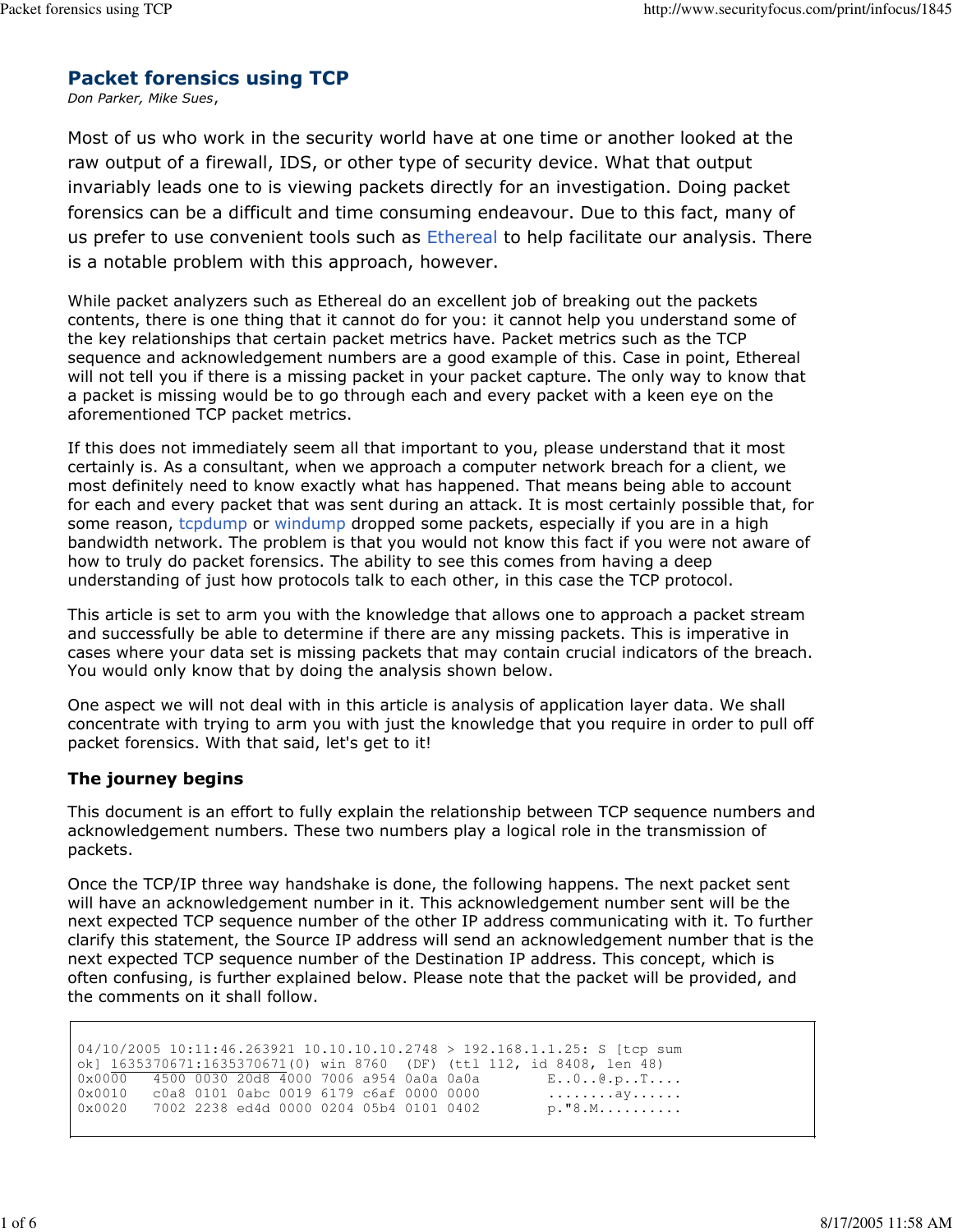The number underlined above is called the "Initial Sequence Number," or the ISN. This always has to exist in the SYN packet, the first step of the TCP/IP three way handshake. The above packet starts with sending a SYN packet to 192.168.1.1 The "mss 1460" we see above relates to the "maximum segment size" and the 1460 is a value measured in bytes, in other words, 1460 bytes. The "mss 1460" means that 10.10.10.10 wants to receive no more than 1460 bytes of data in any one given packet from 192.168.1.1.

The "nop" as seen above is simply a pad instruction to be used for other TCP options which don't fill out a four byte word. Lastly, "sackOK" relates to "selective acknowledgement," and indicates that it can be used for this session. This "sackOK" and "mss" value should only ever be seen during the SYN and SYN/ACK portion of the TCP/IP handshake. They should not appear during the data portion of the session.

Our last metric of "win 8760" relates to the amount of buffer space that the source IP 10.10.10.10 has, and it is measured in bytes. This value is also commonly known as the receive buffer.

We can determine that the above packet is a SYN packet. The reason for this is we can see the "S," but we also know it more definitively by its hex value of 02, as underlined in the hex content. This is known in hexadecimal as 0x.... The 0x signifies that the number which follows is in hexadecimal format.

Now let's discuss this SYN packet and the byte offset that it's found in (in the TCP header) a little bit more.

### TCP flags explained

 $\Gamma$ 

The four core protocols are IP, TCP, UDP and ICMP. When counting the bytes in a packet's core protocol headers, you must start counting from zero instead of one, as you might normally do. Contained in the 13th byte offset from zero in the TCP header is where the TCP flags of FIN, SYN, RST, PSH, ACK, URG are found. Each of these flags has a value assigned to it, and whether that value is best known by you in decimal, or hexadecimal, it amounts to the same thing. The flags each have a value assigned to it. This in turn will allow us to write a bit mask against a binary log file, or when collecting a file via tcpdump. Let's look at a diagram to visualize what we are referring to before moving on.

|  | CWR ECE URG ACK PSH RST SYN FIN |  |  |
|--|---------------------------------|--|--|
|  | $128$ 64 32 16 8 4 2 1          |  |  |
|  |                                 |  |  |
|  |                                 |  |  |

This diagram maps out the "decimal" values of the various flags found in the 13th byte offset (once again, counting from zero) in the TCP header. With this information in hand I could easily devise a BPF filter which also includes a bit mask to pull all packets with a specific flag combination set. For example, using the packet above once again, we could write up the following BPF filter and bitmask to display only PSH/ACK packets, in other words packets that contain data.

tcpdump  $-nXvSs$  0 ip and host  $10.10.10.10$  and host  $192.168.1.1$  and tcp $[13] = 24$ 

We arrived at the decimal value of 24 as seen in the above filter by adding up the decimal values of both the ACK and PSH flags. This equals 24, hence our need to tell tcpdump to look in the TCP header, specifically the 13th byte offset from zero, see if that byte has a decimal value of 24 then display it for me.

Please bear in mind that one would normally be running this filter against an already logged binary file, as we'll see below. If we were using the above filter I would be telling tcpdump to only log packets with the above noted IP address and a flag combination equalling 24. The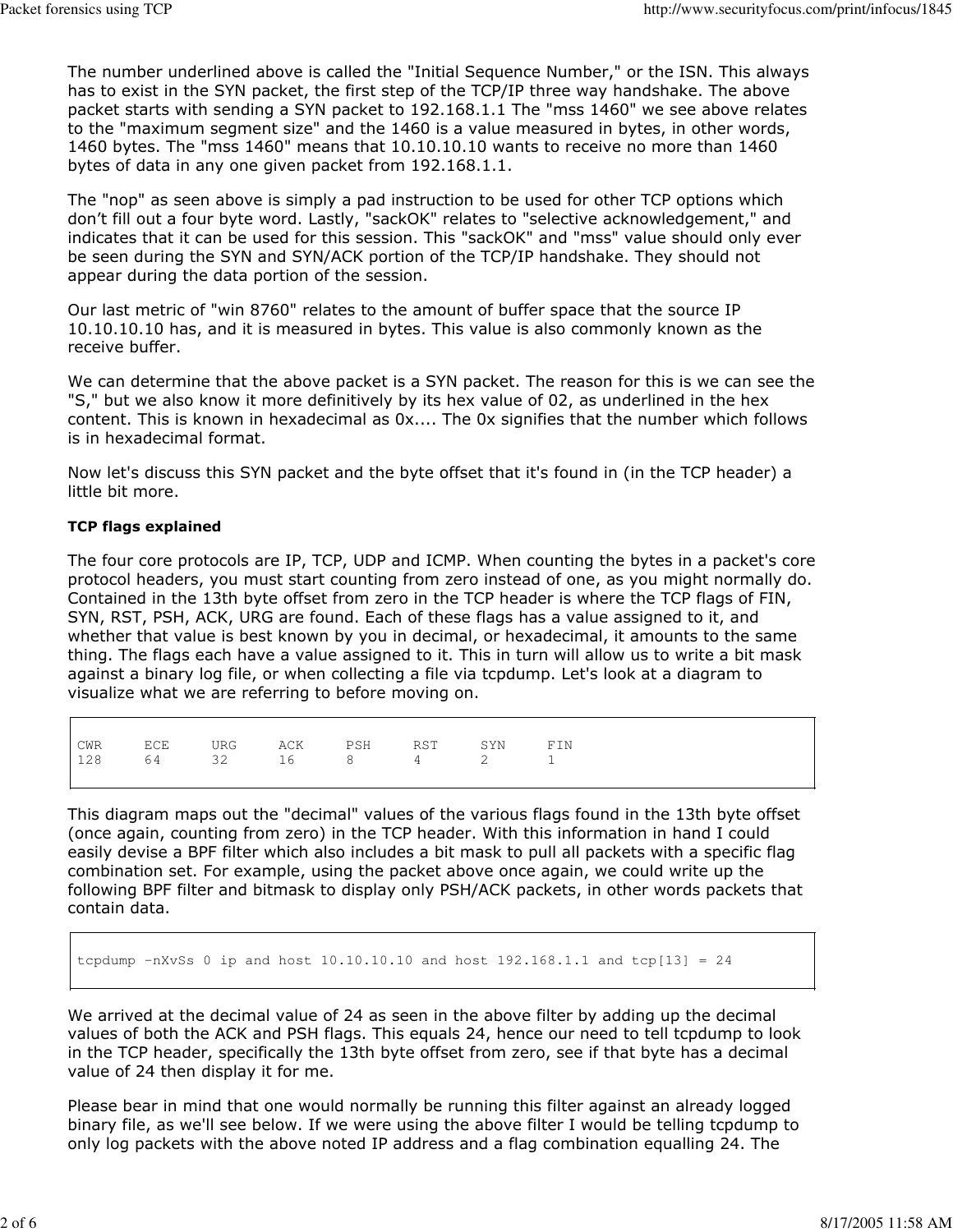filter below would be one that I would run against an existing binary log file I have called "bleh."

tcpdump  $-r$  bleh 0 ip and host  $10.10.10.10$  and host  $192.168.1.1$  and tcp[13] = 24 > bleh2

The file bleh would be an already logged file of a session between the two noted IP addresses. By having an existing binary log file we can apply bpf/bitmask filters against it interactively. By doing the above, we are telling tcpdump to look for the conditions specified above only, and then to write it to an ASCII file called bleh2.

Remember that it is always best to log in binary for the simple reason that you can write an ASCII file from the binary, but you cannot create a binary log file from an ASCII one. Many tools such as Snort and tcpdump will only work with binary log files, and they will simply not accept flat ASCII files for parsing. With this TCP flag concept fully explained lets move on!

#### Back to packet forensics

Let's take a look at a second packet:

```
04/10/2005 10:11:46.264343 192.168.1.1.25 > 10.10.10.10.2748: S [tcp sum
ok] 727167800:727167800(0) ack 1635370672 win 24820 (DF) (ttl 62, id 18217, len 48)
0x0000 4500 0030 4729 4000 3e06 b503 c0a8 0101 E..0G)@.>........
0x0010 0a0a 0a0a 0019 0abc 2b57 b338 6179 c6b0 ........+W.8ay..
0x0020 7012 60f4 cff0 0000 0101 0402 0204 05b4 p.`...............
```
The second step of the handshake is the SYN/ACK. In this packet, we now have the ISN  $+$  1 as evidenced by the number underlined. We also have a TCP sequence number that is underlined: 727167800:727167800.

Let's move on to step three.

```
04/10/2005 10:11:47.381612 10.10.10.10.2748 > 192.168.1.1.25: . [tcp sum
ok] ack 727167801 win 8760 (DF) (ttl 112, id 8426, len 40)
0x0000 4500 0028 20ea 4000 7006 a94a 0a0a 0a0a E..(..@.p..J....
0x0010 c0a8 0101 0abc 0019 6179 c6b0 2b57 b339 ........ay..+W.9
0x0020 5010 2238 3b71 0000 0000 0000 0000 P."8;q........
```
This packet is the final step in the TCP/IP three way handshake. The ACK is displayed by the "." (next to the destination port number 25). Don't be confused by the "ack" seen above, which is followed by a number, as it does not signify that the ACK flag is set in the 13th byte offset from zero in the TCP header. In reality, that is the "acknowledgement number" plus one, hence the long number following it. This is an important point to remember.

04/10/2005 10:11:47.670592 192.168.1.1.25 > 10.10.10.10.2748: P [tcp sum ok] 727167801:727167830(29) ack 1635370672 win 24820 (DF) (ttl 62, id 18218, len 69) 0x0000 4500 0045 472a 4000 3e06 b4ed c0a8 0101 E..EG\*@.>....... 0x0010 0a0a 0a0a 0019 0abc 2b57 b339 6179 c6b0 ........+W.9ay.. 0x0020 5018 xxxx xxxx xxxx xxxx xxxx xxxx xxxx P.`.....xxxxxxxx 0x0030 xxxx xxxx xxxx xxxx xxxx xxxx xxxx xxxx xxxxxxxxxxxxxxxx 0x0040 xxxx xxxx xx xxxxxx

We now have our 192.168 address sending data, as evidenced by the P seen above. Also, set in the 13th byte offset from 0 is the ACK flag. Note that the 13th byte's offset from zero in the TCP header is where all of the flags reside, in other words: SYN, ACK, RST, FIN, URG, PSH. However, we now know that we do not see a visual representation of the ACK flag in the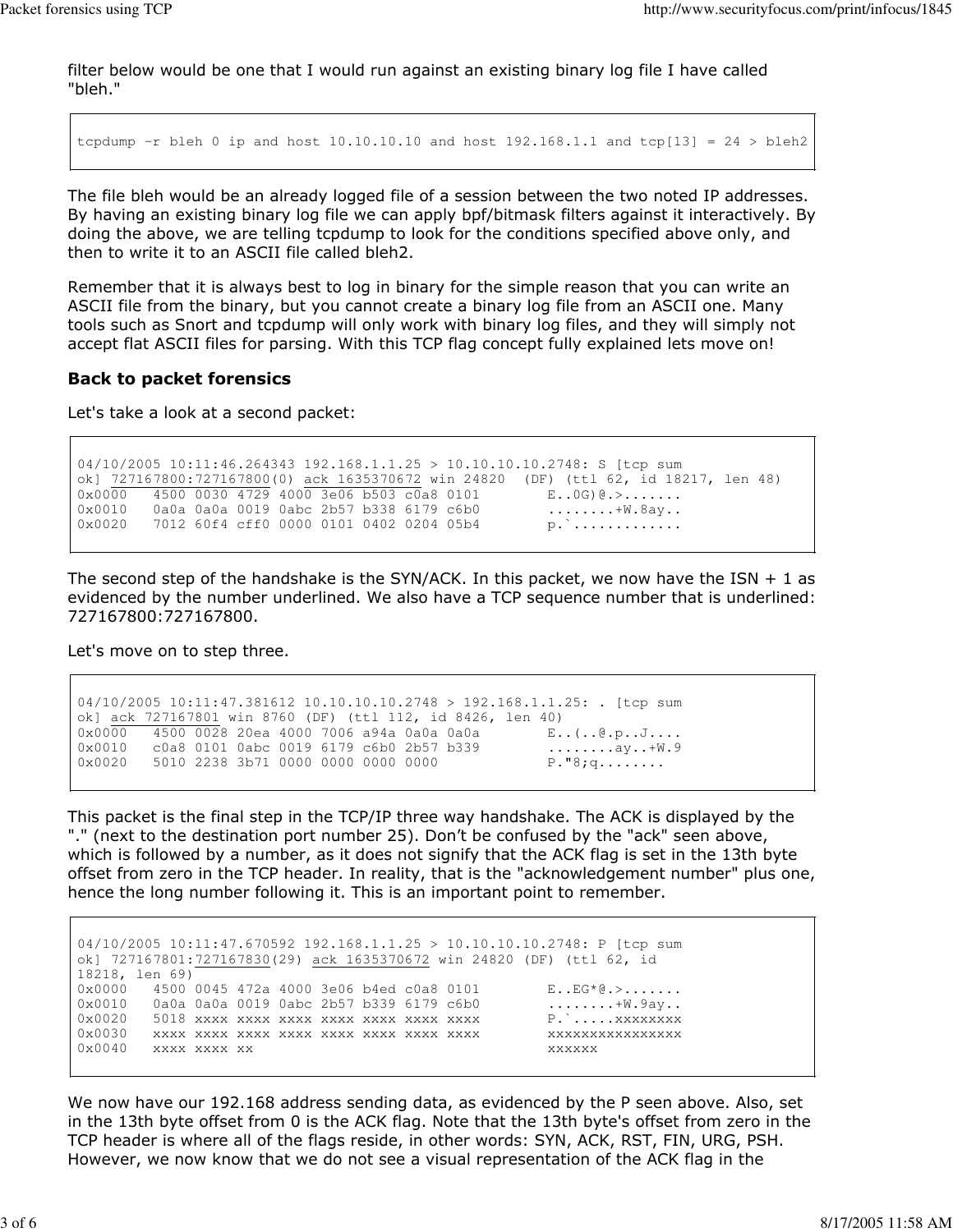packet headers above. We do, however, see it in byte 5018. Specifically, the "18" is in hex, which represents 24 in decimal. This 24 adds up to the PSH and ACK flag decimal values combined.

04/10/2005 10:11:49.770114 10.10.10.10.2748 > 192.168.1.1.25: . [tcp sum ok] ack 727167830 win 8731 (DF) (ttl 112, id 8473, len 40) 0x0000 4500 0028 2119 4000 7006 a91b 0a0a 0a0a E..(!.@.p....... 0x0010 c0a8 0101 0abc 0019 6179 c6b0 2b57 b356 ........ay..+W.V 0x0020 5010 221b 3b71 0000 0000 0000 0000 P.".;q........

In this packet, we have the 10.10.10.10 address acknowledging receipt of the data packet sent to it. In other words, the packet directly above it in this case. Once again, the number fields in question have been underlined. By using an acknowledgement number of 727167830, we know that 192.168.1.1 has received all of the data in that packet.

04/10/2005 10:11:51.682538 10.10.10.10.2748 > 192.168.1.1.25: P [tcp sum ok] 1635370672:1635370706(34) ack 727167830 win 8731 (DF) (ttl 112, id 8501, len 74) 0x0000 4500 004a 2135 4000 7006 a8dd 0a0a 0a0a E..J!5@.p....... 0x0010 c0a8 0101 0abc 0019 6179 c6b0 2b57 b356 ........ay..+W.V 0x0020 5018 221b b622 0000 4845 4c4f 2074 7332 P.".."..HELO.ts2 0x0030 xxxx xxxx xxxx xxxx xxxx xxxx xxxx xxxx xxxxxxxxxxxxxxxx 0x0040 6c2e 726f 6c2e 7275 0d0a l.rol.ru..

A key concept to remember here is that the "ack" number of a given packet is the next expected TCP sequence number from the other IP address in question. So one should note that we have the TCP sequence number here matching the "ack" number of the packet, listed two packets above us. This is exactly as it should be. The packet directly above this one is only acknowledging receipt of a packet, and is not as such sending any data, hence the lack of a TCP sequence number. Sending data would necessitate a TCP sequence number. We can see that above. As this packet is sending data, it has both a TCP sequence number and an "ack" number as well. We would once again will expect to see 192.168.1.1 use this packet's "ack" number as the TCP sequence number.

04/10/2005 10:11:51.682814 192.168.1.1.25 > 10.10.10.10.2748: . [tcp sum ok] ack 1635370706 win 24820 (DF) (ttl 62, id 18219, len 40) 0x0000 4500 0028 472b 4000 3e06 b509 c0a8 0101 E.. (G+0.>....... 0x0010 0a0a 0a0a 0019 0abc 2b57 b356 6179 c6d2 ........+W.Vay.. 0x0020 5010 60f4 fc75 0000 0000 0000 0000 P.`..u........

In this packet our 192.168 address is only acknowledging receipt of the packet above it. That is why there is no TCP sequence number there. This is only an Acknowledgement. Be sure to look at the TCP sequence number of the packet above this one. Note the TCP sequence number on the right. This is being acknowledged by our packet's "ack" number. In essence, this packet is saying I have received your data, and processed it.

04/10/2005 10:11:51.682916 192.168.1.1.25 > 10.10.10.10.2748: P [tcp sum ok] 727167830:727167853(23) ack 1635370706 win 24820 (DF) (ttl 62, id  $1822\overline{0, len}$  63) 0x0000 4500 003f 472c 4000 3e06 b4f1 c0a8 0101 E..?G, @.>....... 0x0010 0a0a 0a0a 0019 0abc 2b57 b356 6179 c6d2 ........+W.Vay.. 0x0020 5018 60f4 xxxx xxxx xxxx xxxx xxxx xxxx P.`.... xxxxxxxx 0x0030 xxxx xxxx xxxx xxxx xxxx xxxx xxxx xxxx xxxxxxxxxxxxxxxx

First at all, in this packet we have both a TCP sequence number and an "ack" number. Therefore we know that this packet is both acknowledging receipt of data, and is also sending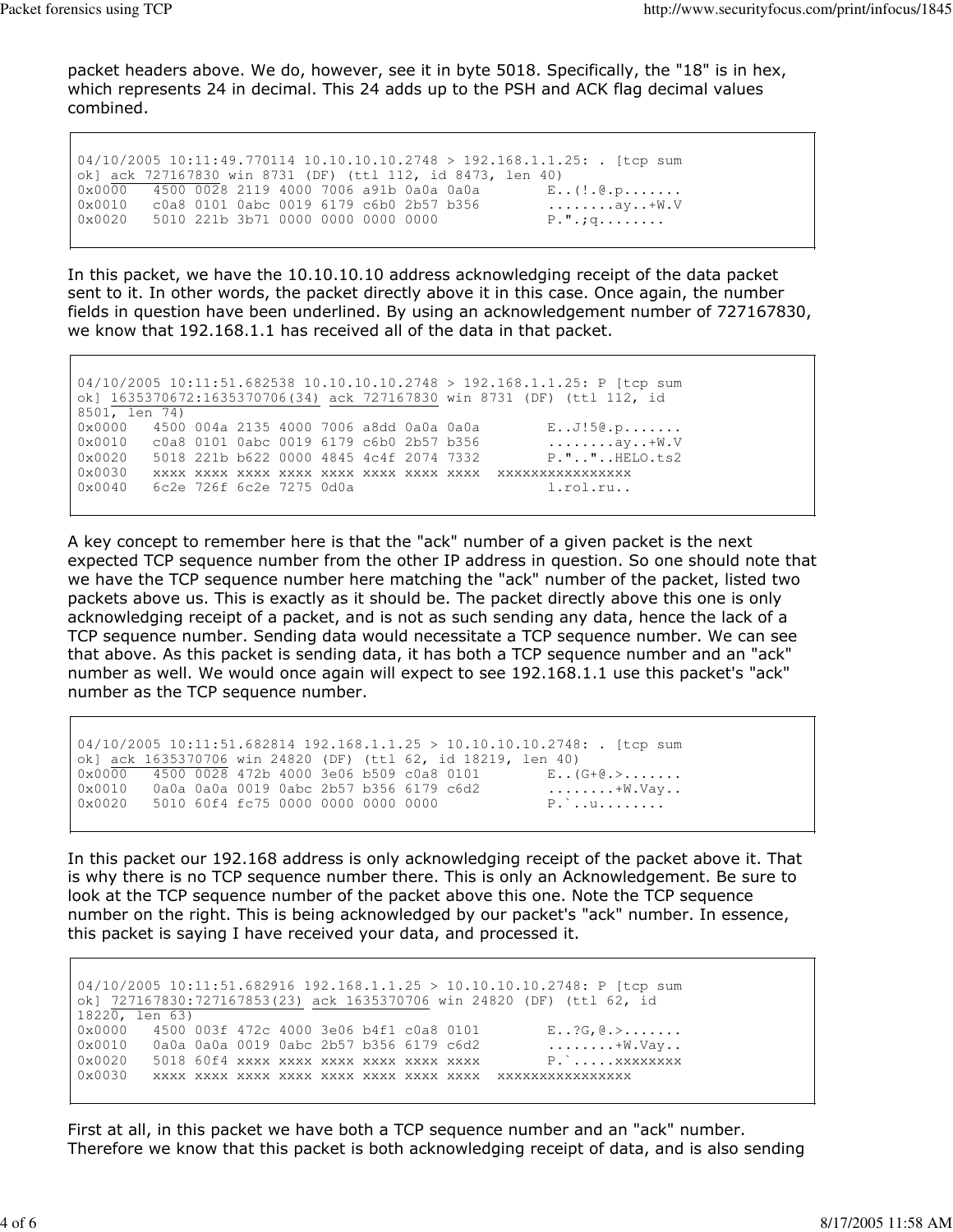some in return. In this case, our TCP sequence number is based off of the "ack" number seen two packets above us. This is again exactly as it should be. Remember, the "ack" number of the packet is the next expected TCP sequence number of the other IP address's packet. We also have the same "ack" number repeated here. That is fine, and this "ack" number is once again the next expected TCP sequence number from the other IP address (in this case 10.10.10.10)

04/10/2005 10:11:54.820932 10.10.10.10.2748 > 192.168.1.1.25: . [tcp sum ok] ack 727167853 win 8708 (DF) (ttl 112, id 8541, len 40) 0x0000 4500 0028 215d 4000 7006 a8d7 0a0a 0a0a E..(!]@.p....... 0x0010 c0a8 0101 0abc 0019 6179 c6d2 2b57 b36d ........ay..+W.m  $0 \times 0020$  5010 2204 3b4f 0000 0000 0000 0000 P.".; $0 \ldots \ldots$ 

This packet is only an acknowledgement packet as evidenced by the "ack." There is no TCP sequence number here because there was no data sent. In essence 10.10.10.10 is simply saying, "thanks 192.168.1.1, I have received your data."

04/10/2005 10:11:58.070622 10.10.10.10.2748 > 192.168.1.1.25: P [tcp sum ok] 1635370706:1635370747(41) ack 727167853 win 8708 (DF) (ttl 112, id 8591, len 81) 0x0000 4500 0051 218f 4000 7006 a87c 0a0a 0a0a E..Q!.@.p..|.... 0x0010 c0a8 0101 0abc 0019 6179 c6d2 2b57 b36d ........ay..+W.m 0x0020 5018 2204 42ec 0000 4d41 494c 2046 524f P.".B...MAIL.FRO 0x0030 xxxx xxxx xxxx xxxx xxxx xxxx xxxx xxxx xxxxxxxxxxxxxxxx 0x0040 xxxx xxxx xxxx xxxx xxxx xxxx xxxx xxxx xxxxxxxxxxxxxxxx 0x0050 0a .

In this packet we have both a TCP sequence number and a "ack" number. To clarify, once again this packet's TCP sequence number is based on the "ack" number of the packet two packets above this one. This makes sense, as the packet directly above is only acknowledging the receipt of data, and that "ack" number is also seen here in this packet again. You can now see how hard it would be then to actually hijack a session using TCP sequence number prediction.

```
04/10/2005 10:11:58.070913 192.168.1.1.25 > 10.10.10.10.2748: . [tcp sum
ok] ack 1635370747 win 24820 (DF) (ttl 62, id 18221, len 40)
0x0000 4500 0028 472d 4000 3e06 b507 c0a8 0101 E.. (G-C.>.......<br>0x0010 0a0a 0a0a 0019 0abc 2b57 b36d 6179 c6fb ...........\W.may..
0x0010 0a0a 0a0a 0019 0abc 2b57 b36d 6179 c6fb .........+W.may<br>0x0020 5010 60f4 fc35 0000 0000 0000 0000 P...5........
0x0020 5010 60f4 fc35 0000 0000 0000 0000
```
This packet above is once again only acknowledging the receipt of data. We are used to seeing the "S" to denote a SYN packet and a "P" for a PSH packet. Please realize that an "ACK" is denoted merely as a "." In this case, the "." directly after the destination addresses port number.

# Conclusion

This had been a tutorial on the relationship between the TCP Sequence number and the Acknowledgement number. Understanding this will help you if you ever have to do packet forensics, and will generally increase your knowledge of TCP/IP overall. The authors sincerely hope that you enjoyed it and are able to put this knowledge good use in an effort to further secure your networks.

### About the Authors

Don Parker holds the GCIA and GCIH certifications, and specializes in Intrusion Detection and Incident Handling. He also offers services of a specialized nature to clients with high assurance